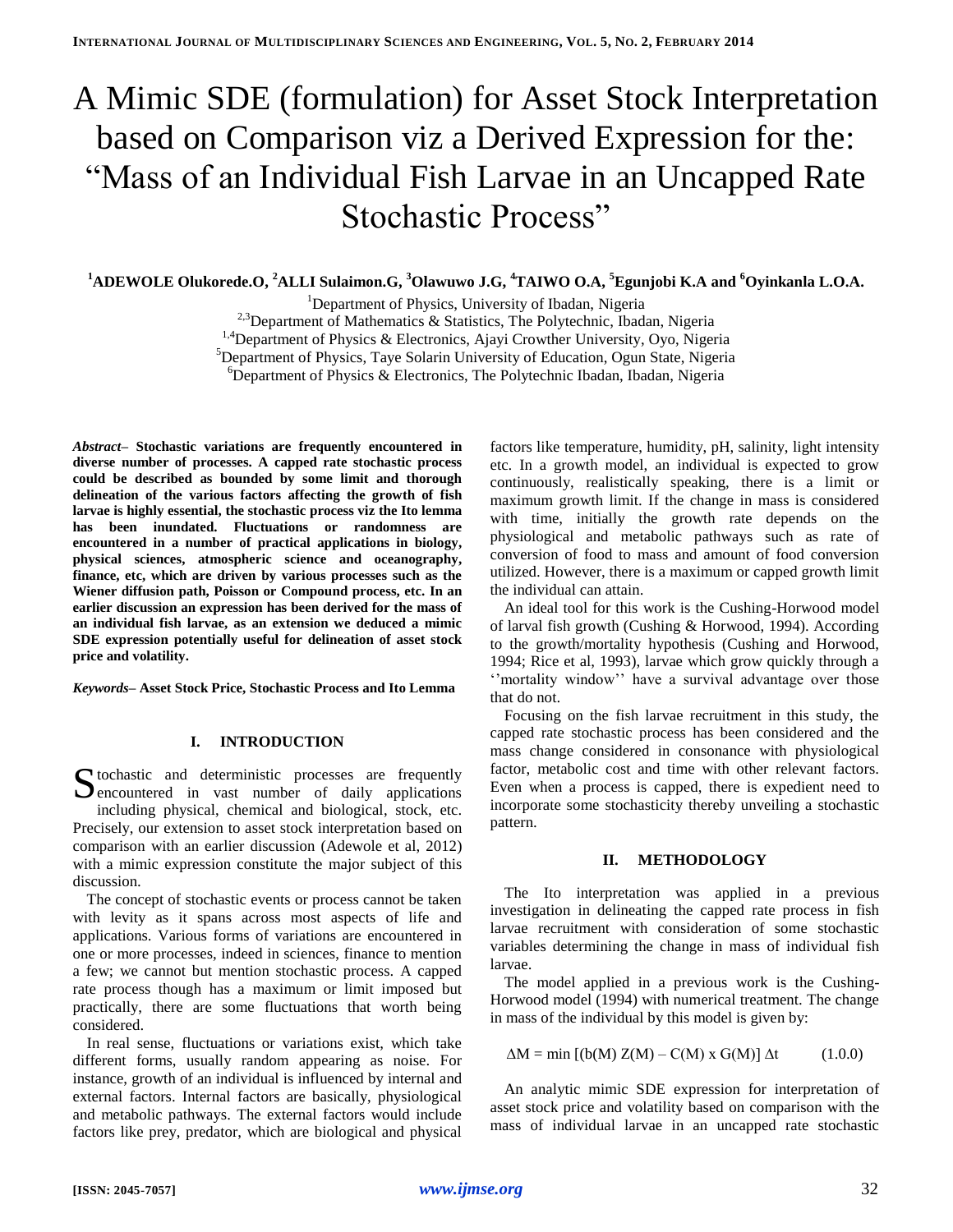process has been deduced following a stochastic differential equation given by:

$$
\Delta S = rS\Delta t + \sigma\sqrt{\Delta t}Z \tag{1.0.0}
$$

#### **III. DISCUSSION**

Many mathematical models which attempt to describe this process use continuous approximations specifically, an ordinary differential equation (ODE) is derived. There is an exigent need to incorporate stochastically in the ODE when uncertainty plays a significant role in the process, for example when prey are distributed patchly or the predator has a high mortality risk. However, the stochastic generalizations often rely on infinitesimally small time steps, not applicable to biological systems. Not including the "unpredictable" environment noise in fisheries models can lead (and has lead) to erroneous predictions of behavior of exploited stocks, and may have contributed to the deterioration of these stocks.

Deterministic models of recruitment can provide important insights into fish population dynamics in the face of exploitation (Fogarty, 1993). However, because the key natural phenomena are inherently stochastic, deterministic models can be argued to be inappropriate for qualifying recruitment. Rather, stochastic models should be constructed to arrive at recruitment probability (Pitchford and Brindley, 2001) and investigate recruitment variability (Forgarty, 1991, 1993).

Two naïve approaches to stochastic process comprises, the standard Weiner process and Poisson process. Where M(t) is defined as a diffusion process with constant drift:

$$
dM(t) = \lambda dt + \sigma dW(t)
$$
 (2.0.0)

W(t) is a standard Weiner process (Karlin, 1981, Grimmett and Stirzaker, 2001, Whitt, 2002). Another approach:

$$
dM(t) = dN_{\lambda}(t) \tag{2.0.1}
$$

Uses a Poisson noise process (Feller, 1950). As in equation 2.0.0,  $M(t)$  also has expectation  $\lambda t$  in equation 2.0.1. These two stochastic processes could be applied in principle to generalize equation (1.0) except where capped rate models are concerned, which could generate no leading results (James et al, 2005).

## *A) Further Discussion (Stochastic Differential Equation)*

A typical stochastic differential equation is of the form:

$$
dX_t = \mu(X_t, t) dt + \sigma(X_t, t) dB_t
$$
\n(3.0.0)

where B denotes a Weiner process (standard Brownian motion).

For functions fεN, the Ito integral is:

$$
F[f](\omega) = \int_{S}^{T} f(t, \omega) dB_t(\omega)
$$
 (3.0.1)

In integral form, the equation is:

$$
X_{t+s} - X_t = \int_t^{t+s} \mu(X_{\mu}, u) du + \int_t^{t+s} \sigma(X_{\mu}, u) dB u
$$
\n(3.0.2)

For functions fεN, the Ito integral is:

$$
F[f](\omega) = \int_{S}^{T} f(t, \omega) dB_t(\omega)
$$
 (3.0.3)

where  $B_t$  is 1-dimensional Brownian motion.

The Stratonovich integral, is an alternative to the Ito integral. Unlike the Ito calculus, the chain rule of ordinary calculus applies to Stratonovich stochastic integrals and the two can be converted viz the other for convenience as demanded.

A comparison of Ito and Stratonovich integral could be done.

The white noise equation:

$$
\frac{dx}{dt} = b(t, X_t) + \sigma(t, X_t)W_t
$$
\n(3.0.4)

has the solution  $X_t$  given as:

$$
X_{t} = X_{o} + \int_{o}^{t} b(s, x) ds + \int_{o}^{t} \sigma(s, X_{s}) dB_{s}
$$
 (3.0.5)

Conversion between the Ito and Stratonovich integrals may be performed using the formula:

$$
\int_o^T \sigma(X_t) o dW_t = \frac{1}{2} \int_o^T \sigma^1(X_t) dt + \int_o^T \sigma(X_t) dW_t
$$
\n(3.0.5) (b)

Where X is some process,  $\sigma$  is a continuously differentiable function with derivative,  $\sigma^1$  and the last is an Ito integral.

W(t) is used in deriving a stochastic differential equation. The change in mass of the fish larva is considered in the current study. Each individual larva hatches with mass,  $M_0$ and grows according to the equation:

$$
\Delta M = \min ((f_1(M) Z(M) - f_2(M); G(M)) \Delta t \tag{3.0.6}
$$

Where  $f_1(M)$  is the larva's efficiency, at converting food into biomass,  $f_2(M)$  is the metabolic cost. Equation (3.0.6) is no longer an ODE and becomes stochastic differential equations, SDE when the prey contact rate Z is defined as a random variable representing a heterogeneous food supply. With the defining function of the rate of change is not smooth in the minimum function of equation (3.0.6), Z follows a Gaussian distribution. SDEs are solved analytically and computationally or numerically.

Having adapted the change in mass for fish larva recruitment viz the population growth model, we deduced an expression previously stated in comparison with the Ito interpretation for the individual mass,  $M_0$  to grow and becomes M viz:

$$
M = M_o \exp\left[r - \frac{1}{2}\alpha^2\right]t + \alpha W_t
$$
l viz integration

of ordinary calculus.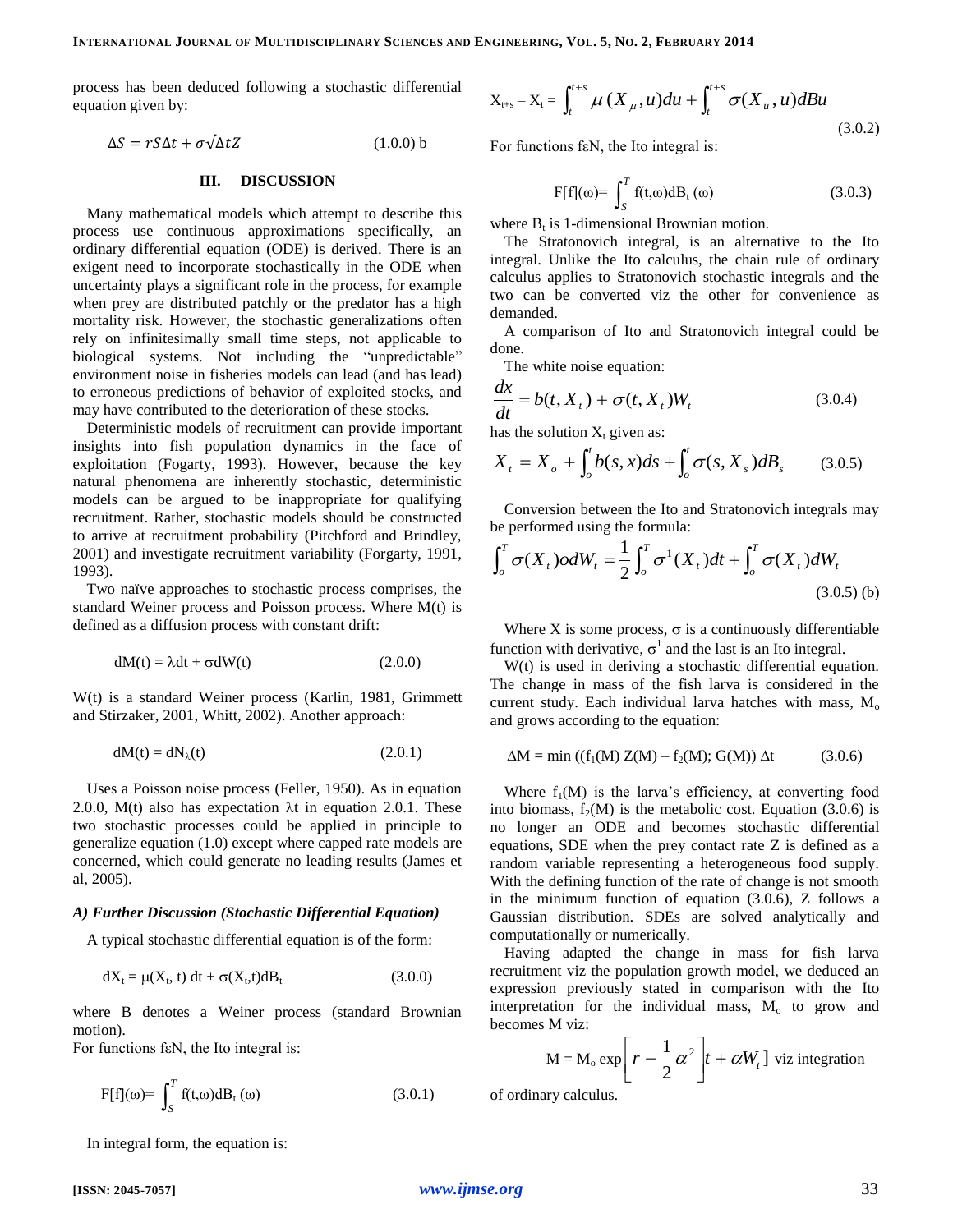## **IV. FURTHER DISCUSSION**

#### *A) Stochastic Differential Equation for Asset Stock Price*

Write up:

$$
\Delta S = rS\Delta t + \sigma\sqrt{\Delta t}Z\tag{4.0.0}
$$

is an SDE i.e., stochastic differential equation. Stochastic differential equations are no doubt encountered in diverse applications in biology and physical sciences, climate and oceanography, etc. Finance is an inevitable area of application, for instance asset or stock price can be delineated extensively by applying an SDE, stochastic differential equations follow a random pattern, obviously the SDE includes a noise or random variable or term. Noise term takes different definitions among; White noise, Poisson and Compound noise, etc, which has been previously discussed in our discussion.

The asset or stock price follows a random trajectory obvious from the stochastic differential equation (4.0.0). It is proposed and therefore inevitable that the asset or stock price can be extensively delineated following a stochastic formulation. In the real practical scenario or market as frequently experienced in finance, there abound various forms of fluctuations from different variables or market factors, the asset or stock price does not practically follow a definite pattern or fixed predetermined law. Thus, these variations would best be explained by a stochastic differential equation.

S equivalently S(t) denotes the asset or stock price, r is the interest rate,  $\Box$  is the volatility,  $\Delta t$  is the time step or partition, Z is a stochastic random variable or noise.

Analogous to the method adopted in derivation of the expression or formula for the mass of a fish larva in an uncapped rate stochastic process, the SDE (4.0.0) can be solved explicitly and thus obtain the following expression:

$$
S = S_0 \exp\left(-\left(r - \frac{1}{2}\sigma^2\right)t + \sigma W_t\right) \tag{4.0.1}
$$

where  $W_t$  defines a White noise or equivalently some noise or random variable(Higham,2004, Hull, 2005).

With equation (4.0.1), the asset or stock price can be delineated and thus sketch its path or trajectory.

Various pricing options comprises the European option and American option also the Asian , these can be explained a stochastic formula given the variables among the asset  $price(S)$ , interest rate $(r)$  or risk-free interest rate, expiration  $date(T)$ , the exercise price  $(K)$ , etc.

#### *B) Pricing Options- Concise discussion*

## *European Option Pricing:*

For example, a European call option has a payoff max (S(T)-X,0) at expiry. Assuming a log-normal process, S has the form:

$$
S = S_0 e^{(r - \frac{1}{2}\sigma^2)T} + \sigma \sqrt{T} Z
$$
 (4.0.2)

where  $Z$  is a standard normal  $N(0,1)$  random variable. Thus the call option can be valued by sampling  $S(T)$  if Z is generated.

#### *C) American Option Pricing*

#### *Formulation:*

A general class of American pricing options can be formulated by specifying a Markov process  $\{X(t), 0 \le t \le T\}$ representing relevant financial variables such as an underlying asset price, an option payoff  $h(X(t))$  at time t, an instantaneous short rate process  $\{r(t), 0 \le t \le T\}$ , and a class of admissible stopping times  $\boldsymbol{T}$  with values in [0,  $T$ ].

The American option pricing formulation is to find the optimal expected discounted payoff  $supE\frac{\sup E}{\tau \epsilon\mathcal{T}}[e^{-\int_{0}^{ \cdot }}$  $\sup_{\tau \in \mathcal{T}} \left[ e^{-\int_0^{\tau} r(u) du} h(X(\mathcal{T})) \right].$ 

It is implicit that the expectation is taken with respect to the risk -neutral measure. In this course we assume that the short rate constant,  $r(t) = r$ , a non-negative constant for,  $0 \le t \le$  $T$ .

For example, if the option can be only be exercised at times;  $0 < t_1 < t_2 ... < t_m = T$  (this type of option is often called (Bermudan option), then the value of an American put can be written as;

 $supE_{i=1}$   $m[e^{-rt_i}(K-S_i)^+]$ .

where K is the exercise price  $\,_i$  is the underlying asset price  $S(t_i)$ , r is risk-free interest rate.

More details on option pricing can be found elsewhere. However, we have given a detailed insight into the stochastic formulation of asset or stock price with requisite factors or variables mentioned.

#### **V. CONCLUSION**

The growth model plausibly, could be assumed to be capped. However, the attainment of capped rate stochastic situation might not be sufficient practically due to some stochastic or random fluctuations in real life processes, thus consideration of an uncapped rate situation becomes expedient. The stochastic variations in uncapped rate situation and the Wiener driven noise are practically inevitable.

However, in a previous discussion (Adewole et al, 2012), considering an Ito Interpretation, an analytical expression has been derived for determining the mass of an individual fish larvae in an uncapped rate stochastic. Based on observation and consideration of salient features and parameters, a mimic stochastic differential equation has been deduced for interpretation of asset stock price and volatility in comparison or analogue to the uncapped rate stochastic process in fish larvae recruitment.

#### **REFERENCES**

- [1]. Abramovich, M. & Stegun, I. A. Handbook of Mathematical functions, 3rd edn. New York: Dover, 1968.
- [2]. Adewole, O.O, Alli, S.G. "Derivation of an expression for the mass of an individual fish larva in an uncapped rate stochastic situation". New York Journal of Science, 2012.